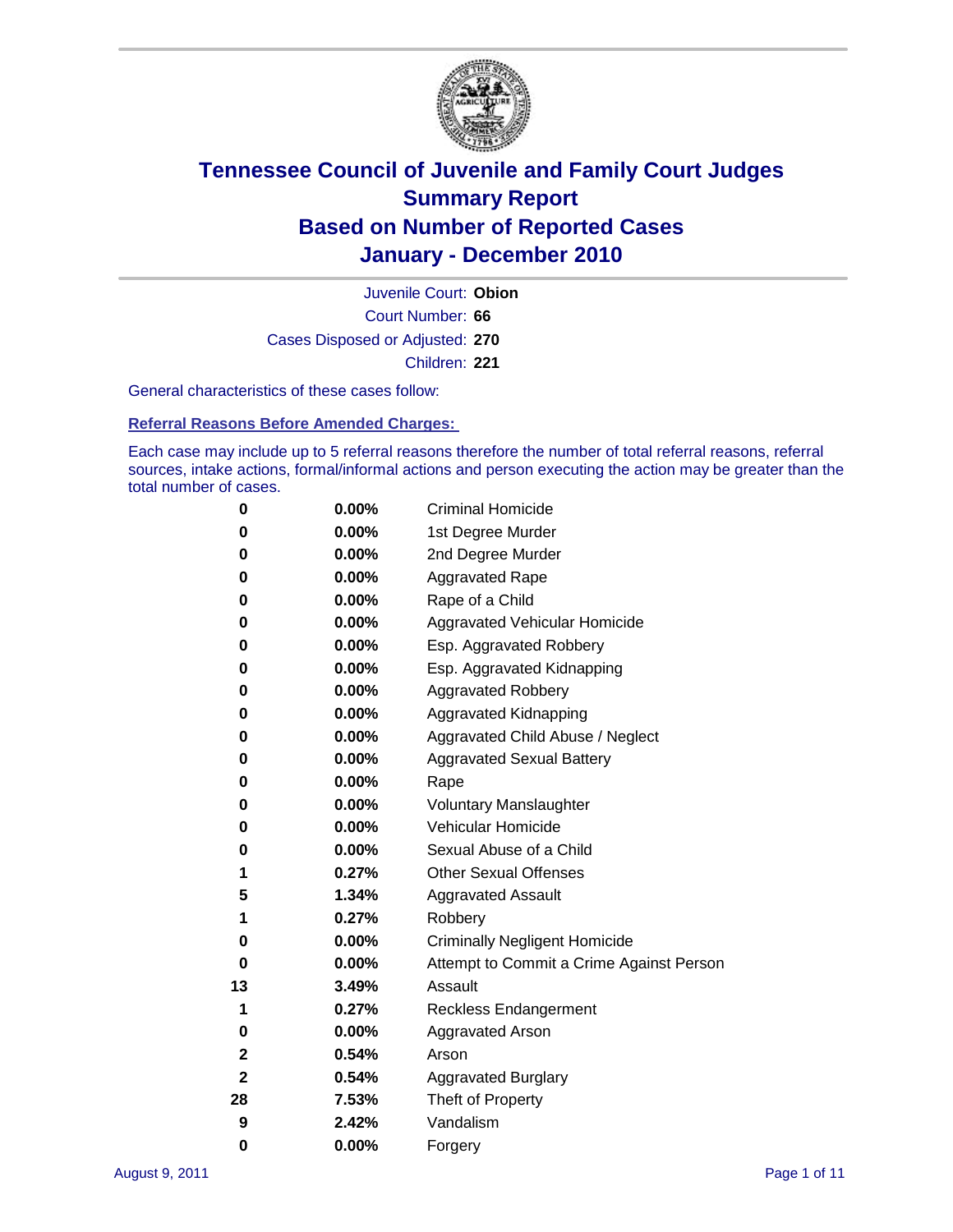

Court Number: **66** Juvenile Court: **Obion** Cases Disposed or Adjusted: **270** Children: **221**

#### **Referral Reasons Before Amended Charges:**

Each case may include up to 5 referral reasons therefore the number of total referral reasons, referral sources, intake actions, formal/informal actions and person executing the action may be greater than the total number of cases.

| $\pmb{0}$   | 0.00%    | <b>Worthless Checks</b>                                     |
|-------------|----------|-------------------------------------------------------------|
| 0           | 0.00%    | Illegal Possession / Fraudulent Use of Credit / Debit Cards |
| 9           | 2.42%    | <b>Burglary</b>                                             |
| 8           | 2.15%    | Unauthorized Use of a Vehicle                               |
| 0           | $0.00\%$ | <b>Cruelty to Animals</b>                                   |
| 0           | 0.00%    | Sale of Controlled Substances                               |
| 2           | 0.54%    | <b>Other Drug Offenses</b>                                  |
| 12          | 3.23%    | Possession of Controlled Substances                         |
| 3           | 0.81%    | <b>Criminal Attempt</b>                                     |
| 0           | 0.00%    | Carrying Weapons on School Property                         |
| $\mathbf 2$ | 0.54%    | Unlawful Carrying / Possession of a Weapon                  |
| 3           | 0.81%    | <b>Evading Arrest</b>                                       |
| 0           | 0.00%    | Escape                                                      |
| 1           | 0.27%    | Driving Under Influence (DUI)                               |
| 11          | 2.96%    | Possession / Consumption of Alcohol                         |
| $\mathbf 2$ | 0.54%    | Resisting Stop, Frisk, Halt, Arrest or Search               |
| 0           | $0.00\%$ | <b>Aggravated Criminal Trespass</b>                         |
| 3           | 0.81%    | Harassment                                                  |
| 0           | 0.00%    | Failure to Appear                                           |
| 1           | 0.27%    | Filing a False Police Report                                |
| 0           | 0.00%    | Criminal Impersonation                                      |
| 8           | 2.15%    | <b>Disorderly Conduct</b>                                   |
| 8           | 2.15%    | <b>Criminal Trespass</b>                                    |
| $\bf{0}$    | 0.00%    | <b>Public Intoxication</b>                                  |
| 0           | $0.00\%$ | Gambling                                                    |
| 121         | 32.53%   | Traffic                                                     |
| 0           | $0.00\%$ | <b>Local Ordinances</b>                                     |
| 1           | 0.27%    | Violation of Wildlife Regulations                           |
| 0           | $0.00\%$ | Contempt of Court                                           |
| 15          | 4.03%    | Violation of Probation                                      |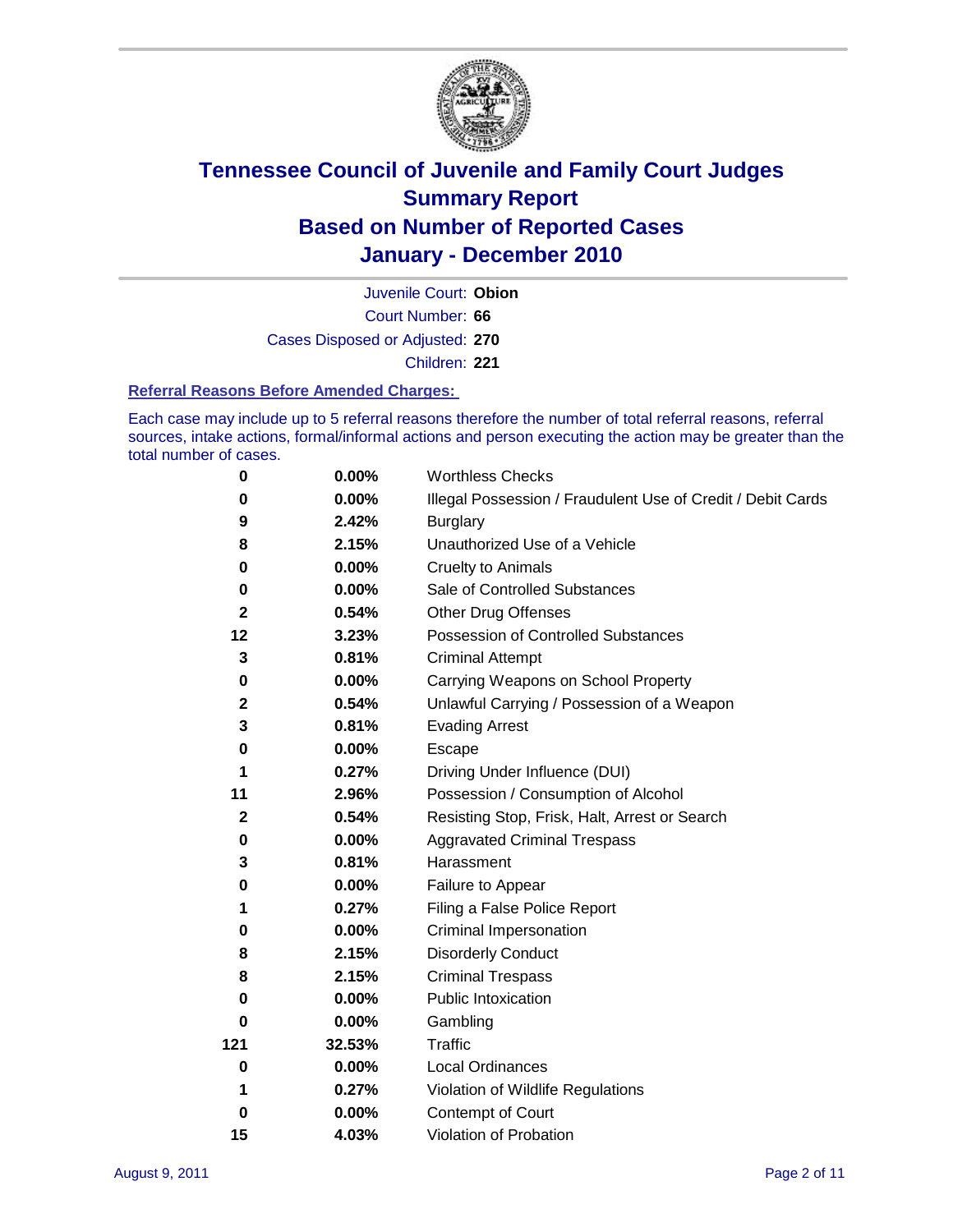

Court Number: **66** Juvenile Court: **Obion** Cases Disposed or Adjusted: **270** Children: **221**

#### **Referral Reasons Before Amended Charges:**

Each case may include up to 5 referral reasons therefore the number of total referral reasons, referral sources, intake actions, formal/informal actions and person executing the action may be greater than the total number of cases.

| $\bf{0}$ | 0.00%    | Violation of Aftercare                 |
|----------|----------|----------------------------------------|
| 12       | 3.23%    | <b>Unruly Behavior</b>                 |
| 30       | 8.06%    | Truancy                                |
| 1        | 0.27%    | In-State Runaway                       |
| 0        | $0.00\%$ | Out-of-State Runaway                   |
| 21       | 5.65%    | Possession of Tobacco Products         |
| $\bf{0}$ | $0.00\%$ | Violation of a Valid Court Order       |
| 28       | 7.53%    | Violation of Curfew                    |
| $\bf{0}$ | $0.00\%$ | <b>Sexually Abused Child</b>           |
| 0        | 0.00%    | <b>Physically Abused Child</b>         |
|          | 0.27%    | Dependency / Neglect                   |
| 0        | 0.00%    | <b>Termination of Parental Rights</b>  |
| 0        | 0.00%    | <b>Violation of Pretrial Diversion</b> |
| 0        | 0.00%    | Violation of Informal Adjustment       |
| 3        | 0.81%    | <b>Judicial Review</b>                 |
| 0        | $0.00\%$ | <b>Administrative Review</b>           |
| 0        | 0.00%    | <b>Foster Care Review</b>              |
| 0        | $0.00\%$ | Custody                                |
| 0        | 0.00%    | Visitation                             |
| 0        | 0.00%    | Paternity / Legitimation               |
| 0        | 0.00%    | <b>Child Support</b>                   |
| 4        | 1.08%    | <b>Request for Medical Treatment</b>   |
| 0        | 0.00%    | <b>Consent to Marry</b>                |
| $\bf{0}$ | 0.00%    | Other                                  |
| 372      | 100.00%  | <b>Total Referrals</b>                 |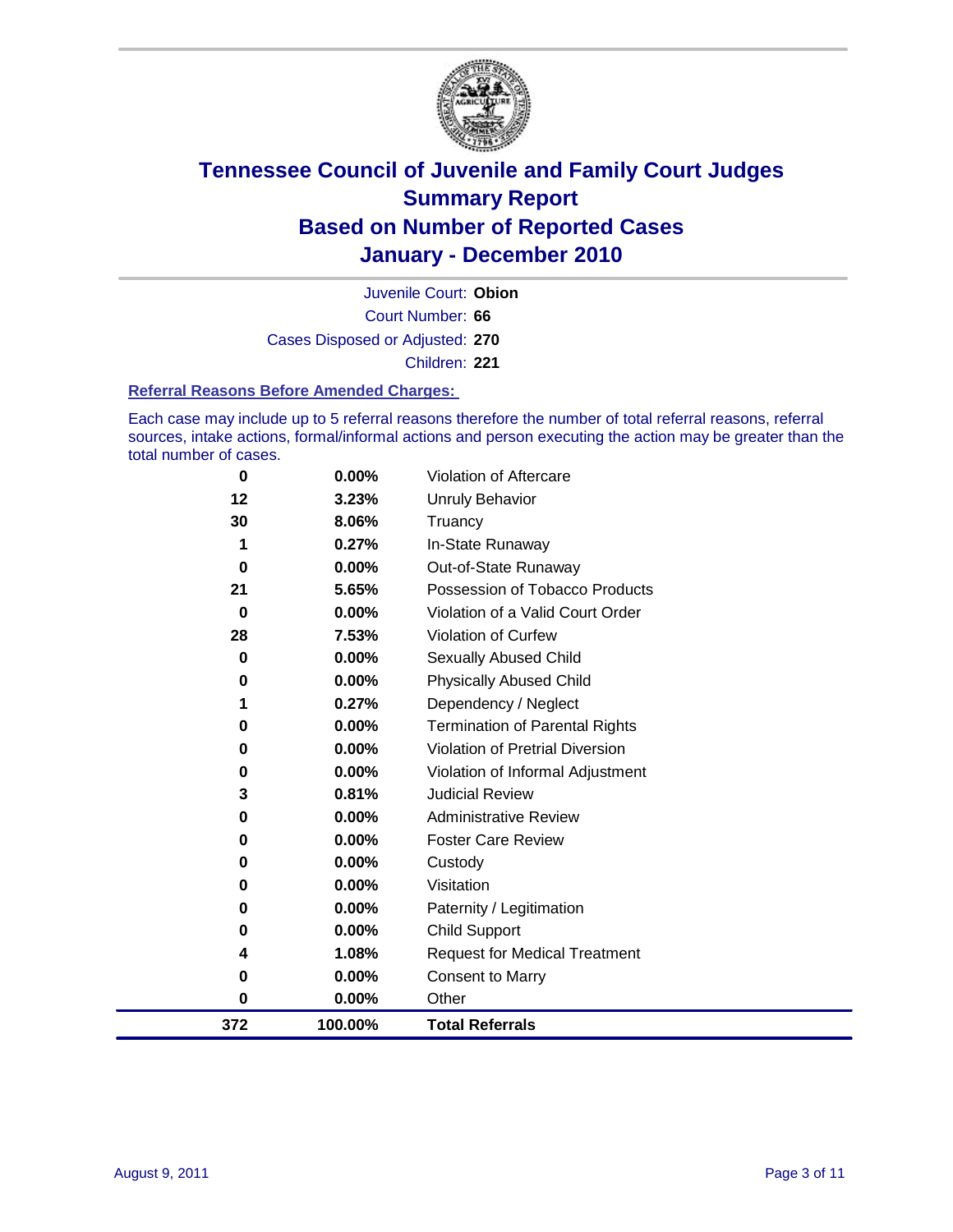

| 372                        | 100.00%                         | <b>Total Referral Sources</b>     |  |  |  |
|----------------------------|---------------------------------|-----------------------------------|--|--|--|
| 0                          | 0.00%                           | Other                             |  |  |  |
| 0                          | 0.00%                           | Unknown                           |  |  |  |
| 4                          | 1.08%                           | Hospital                          |  |  |  |
| 0                          | $0.00\%$                        | Child & Parent                    |  |  |  |
| 11                         | 2.96%                           | Victim                            |  |  |  |
| 5                          | 1.34%                           | <b>Other Court</b>                |  |  |  |
| 1                          | 0.27%                           | Social Agency                     |  |  |  |
| 0                          | 0.00%                           | <b>Court Staff</b>                |  |  |  |
| 0                          | $0.00\%$                        | <b>District Attorney's Office</b> |  |  |  |
| 0                          | $0.00\%$                        | <b>Other State Department</b>     |  |  |  |
| 14                         | 3.76%                           | <b>DCS</b>                        |  |  |  |
| 0                          | $0.00\%$                        | <b>CSA</b>                        |  |  |  |
| 32                         | 8.60%                           | School                            |  |  |  |
| 0                          | 0.00%                           | Self                              |  |  |  |
| 1                          | 0.27%                           | <b>Relatives</b>                  |  |  |  |
| 14                         | 3.76%                           | Parents                           |  |  |  |
| 290                        | 77.96%                          | <b>Law Enforcement</b>            |  |  |  |
| <b>Referral Sources: 1</b> |                                 |                                   |  |  |  |
|                            |                                 | Children: 221                     |  |  |  |
|                            | Cases Disposed or Adjusted: 270 |                                   |  |  |  |
|                            | Court Number: 66                |                                   |  |  |  |
|                            |                                 | Juvenile Court: Obion             |  |  |  |
|                            |                                 |                                   |  |  |  |

### **Age of Child at Referral: 2**

| 221 | 100.00%  | <b>Total Child Count</b> |
|-----|----------|--------------------------|
| 0   | $0.00\%$ | <b>Unknown</b>           |
| 0   | 0.00%    | Ages 19 and Over         |
| 83  | 37.56%   | Ages 17 through 18       |
| 93  | 42.08%   | Ages 15 through 16       |
| 32  | 14.48%   | Ages 13 through 14       |
| 6   | 2.71%    | Ages 11 through 12       |
| 7   | 3.17%    | Ages 10 and Under        |
|     |          |                          |

<sup>1</sup> If different than number of Referral Reasons (372), verify accuracy of your court's data.

<sup>2</sup> One child could be counted in multiple categories, verify accuracy of your court's data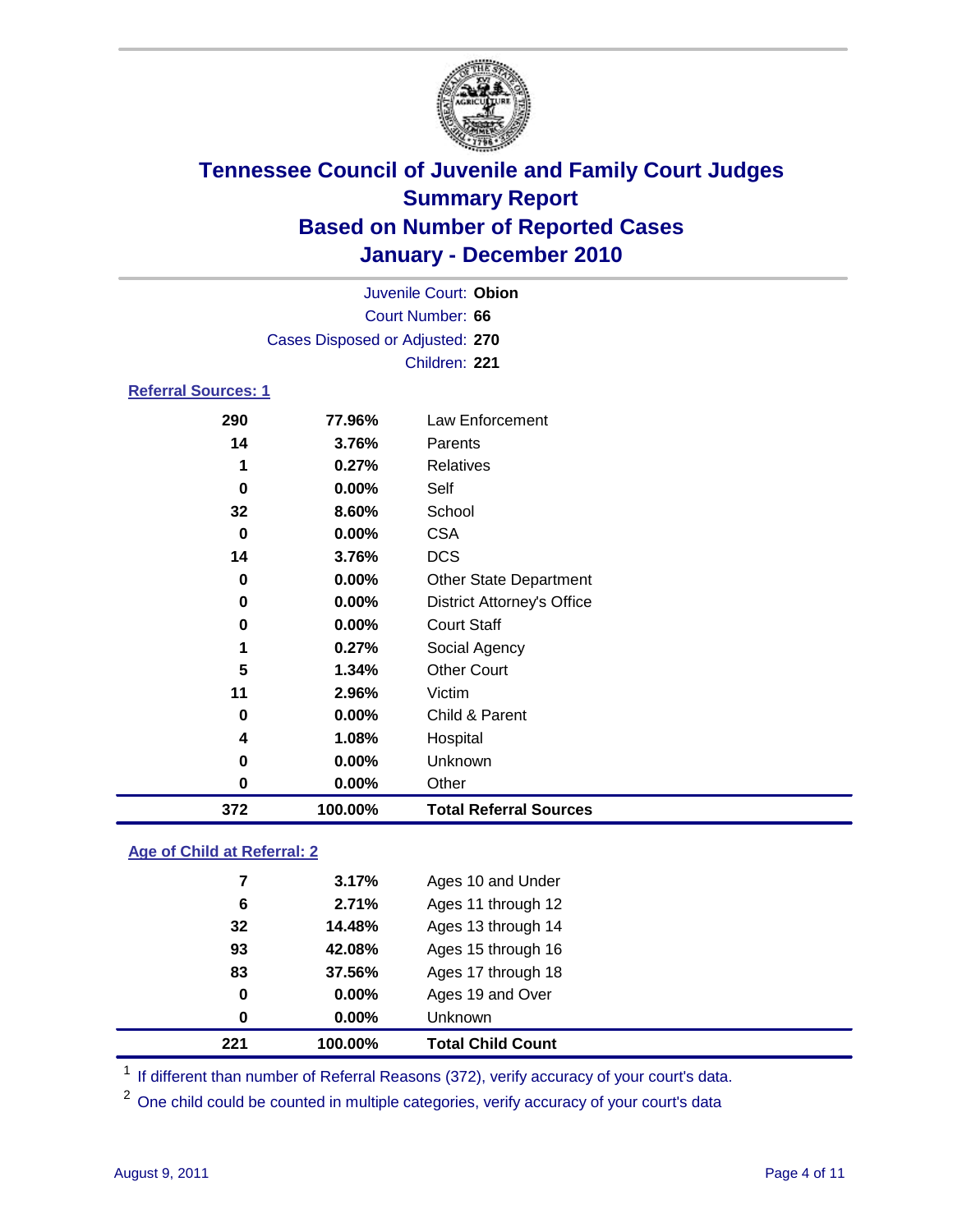

| Juvenile Court: Obion                   |                                 |                          |  |  |  |
|-----------------------------------------|---------------------------------|--------------------------|--|--|--|
|                                         | Court Number: 66                |                          |  |  |  |
|                                         | Cases Disposed or Adjusted: 270 |                          |  |  |  |
|                                         |                                 | Children: 221            |  |  |  |
| Sex of Child: 1                         |                                 |                          |  |  |  |
| 145                                     | 65.61%                          | Male                     |  |  |  |
| 76                                      | 34.39%                          | Female                   |  |  |  |
| $\mathbf 0$                             | 0.00%                           | Unknown                  |  |  |  |
| 221                                     | 100.00%                         | <b>Total Child Count</b> |  |  |  |
| Race of Child: 1                        |                                 |                          |  |  |  |
| 187                                     | 84.62%                          | White                    |  |  |  |
| 30                                      | 13.57%                          | African American         |  |  |  |
| 0                                       | 0.00%                           | Native American          |  |  |  |
| 0                                       | 0.00%                           | Asian                    |  |  |  |
| 4                                       | 1.81%                           | Mixed                    |  |  |  |
| $\mathbf 0$                             | 0.00%                           | Unknown                  |  |  |  |
| 221                                     | 100.00%                         | <b>Total Child Count</b> |  |  |  |
| <b>Hispanic Origin: 1</b>               |                                 |                          |  |  |  |
| 6                                       | 2.71%                           | Yes                      |  |  |  |
| 215                                     | 97.29%                          | No                       |  |  |  |
| $\mathbf 0$                             | 0.00%                           | Unknown                  |  |  |  |
| 221                                     | 100.00%                         | <b>Total Child Count</b> |  |  |  |
| <b>School Enrollment of Children: 1</b> |                                 |                          |  |  |  |
| 209                                     | 94.57%                          | Yes                      |  |  |  |
| 11                                      | 4.98%                           | No                       |  |  |  |
| 1                                       | 0.45%                           | Unknown                  |  |  |  |
| 221                                     | 100.00%                         | <b>Total Child Count</b> |  |  |  |

One child could be counted in multiple categories, verify accuracy of your court's data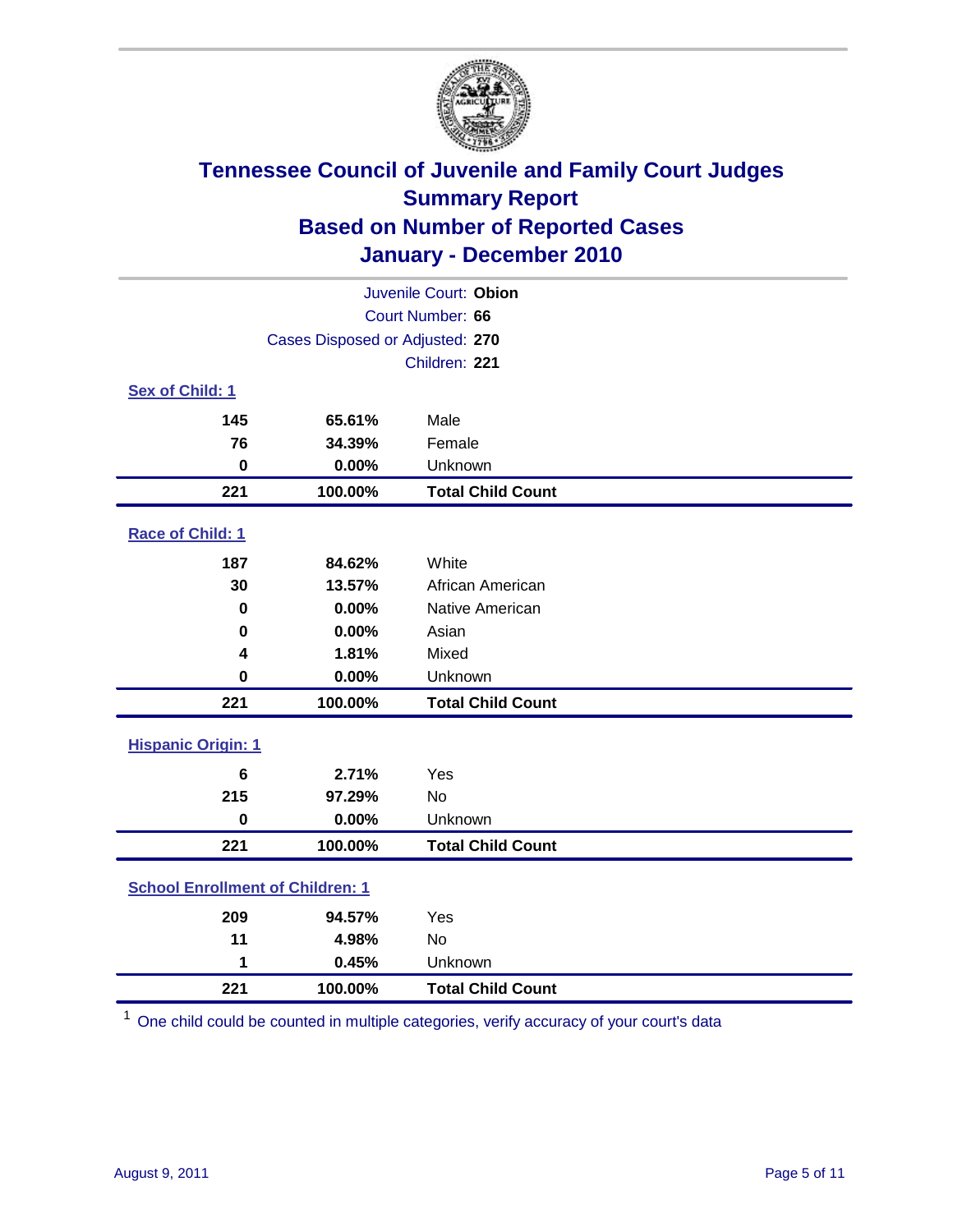

Court Number: **66** Juvenile Court: **Obion** Cases Disposed or Adjusted: **270** Children: **221**

#### **Living Arrangement of Child at Time of Referral: 1**

| 221          | 100.00%  | <b>Total Child Count</b>     |  |
|--------------|----------|------------------------------|--|
| 0            | 0.00%    | Other                        |  |
| 0            | $0.00\%$ | <b>Unknown</b>               |  |
| 0            | $0.00\%$ | Independent                  |  |
| 0            | $0.00\%$ | In an Institution            |  |
| 0            | $0.00\%$ | In a Residential Center      |  |
| 1            | 0.45%    | In a Group Home              |  |
| 1            | 0.45%    | With Foster Family           |  |
| 0            | 0.00%    | With Adoptive Parents        |  |
| 17           | 7.69%    | <b>With Relatives</b>        |  |
| 28           | 12.67%   | <b>With Father</b>           |  |
| 110          | 49.77%   | <b>With Mother</b>           |  |
| 13           | 5.88%    | With Mother and Stepfather   |  |
| $\mathbf{2}$ | $0.90\%$ | With Father and Stepmother   |  |
| 49           | 22.17%   | With Both Biological Parents |  |
|              |          |                              |  |

#### **Type of Detention: 2**

| 270      | 100.00%  | <b>Total Detention Count</b> |  |
|----------|----------|------------------------------|--|
| 0        | $0.00\%$ | Other                        |  |
| 270      | 100.00%  | Does Not Apply               |  |
| 0        | $0.00\%$ | Unknown                      |  |
| 0        | 0.00%    | <b>Psychiatric Hospital</b>  |  |
| $\bf{0}$ | 0.00%    | Jail - No Separation         |  |
| 0        | $0.00\%$ | Jail - Partial Separation    |  |
| 0        | $0.00\%$ | Jail - Complete Separation   |  |
| 0        | 0.00%    | Juvenile Detention Facility  |  |
| 0        | $0.00\%$ | Non-Secure Placement         |  |
|          |          |                              |  |

<sup>1</sup> One child could be counted in multiple categories, verify accuracy of your court's data

<sup>2</sup> If different than number of Cases (270) verify accuracy of your court's data.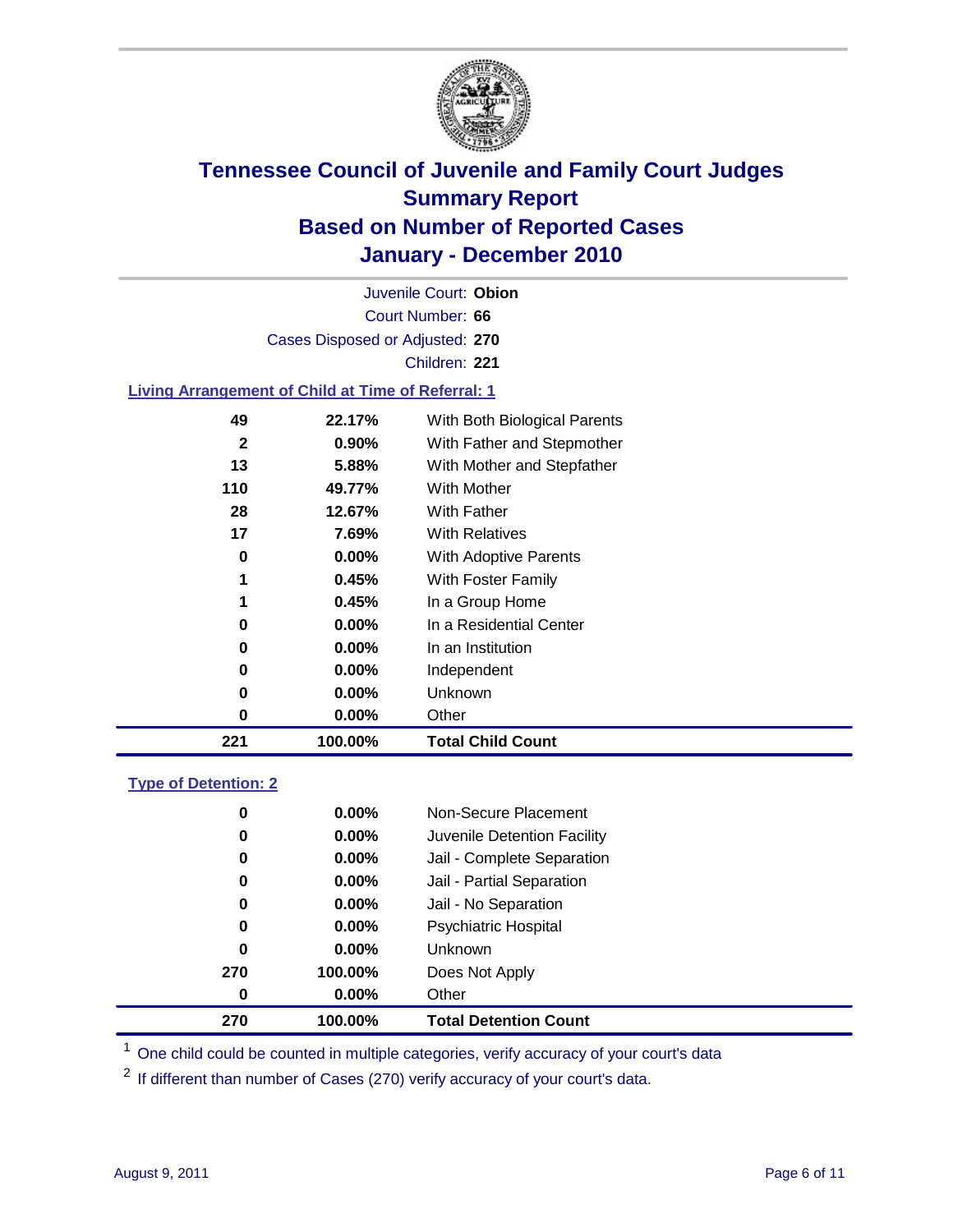

| $\bf{0}$<br>$\bf{0}$                               | 0.00%                           | Does Not Apply                       |  |  |  |
|----------------------------------------------------|---------------------------------|--------------------------------------|--|--|--|
|                                                    |                                 |                                      |  |  |  |
|                                                    | 0.00%                           | Unknown                              |  |  |  |
| 0                                                  | 0.00%                           | Scheduling of Foster Care Review     |  |  |  |
| $\bf{0}$                                           | 0.00%                           | Scheduling of Administrative Review  |  |  |  |
| $\mathbf{2}$                                       | 0.54%                           | Scheduling of Judicial Review        |  |  |  |
| $\bf{0}$                                           | 0.00%                           | Notification of Paternity Processed  |  |  |  |
| 119                                                | 31.99%                          | <b>Citation Processed</b>            |  |  |  |
| 4                                                  | 1.08%                           | <b>Motion Filed</b>                  |  |  |  |
| 237                                                | 63.71%                          | <b>Petition Filed</b>                |  |  |  |
| <b>Intake Actions: 2</b>                           |                                 |                                      |  |  |  |
| 270                                                | 100.00%                         | <b>Total Placement Count</b>         |  |  |  |
| $\mathbf 0$                                        | 0.00%                           | Other                                |  |  |  |
| 270                                                | 100.00%                         | Does Not Apply                       |  |  |  |
| 0                                                  | 0.00%                           | Unknown                              |  |  |  |
| $\bf{0}$                                           | 0.00%                           | Psychiatric Hospital                 |  |  |  |
| 0                                                  | 0.00%                           | <b>Foster Family Home</b>            |  |  |  |
| 0                                                  | 0.00%                           | Shelter / Group Home                 |  |  |  |
| $\bf{0}$                                           | 0.00%                           | Jail                                 |  |  |  |
| $\bf{0}$                                           | 0.00%                           | Juvenile Detention Facility          |  |  |  |
| $\mathbf 0$                                        | 0.00%                           | Returned to Prior Living Arrangement |  |  |  |
| <b>Placement After Secure Detention Hearing: 1</b> |                                 |                                      |  |  |  |
|                                                    |                                 | Children: 221                        |  |  |  |
|                                                    | Cases Disposed or Adjusted: 270 |                                      |  |  |  |
|                                                    | Court Number: 66                |                                      |  |  |  |
|                                                    | Juvenile Court: Obion           |                                      |  |  |  |

<sup>1</sup> If different than number of Cases (270) verify accuracy of your court's data.

<sup>2</sup> If different than number of Referral Reasons (372), verify accuracy of your court's data.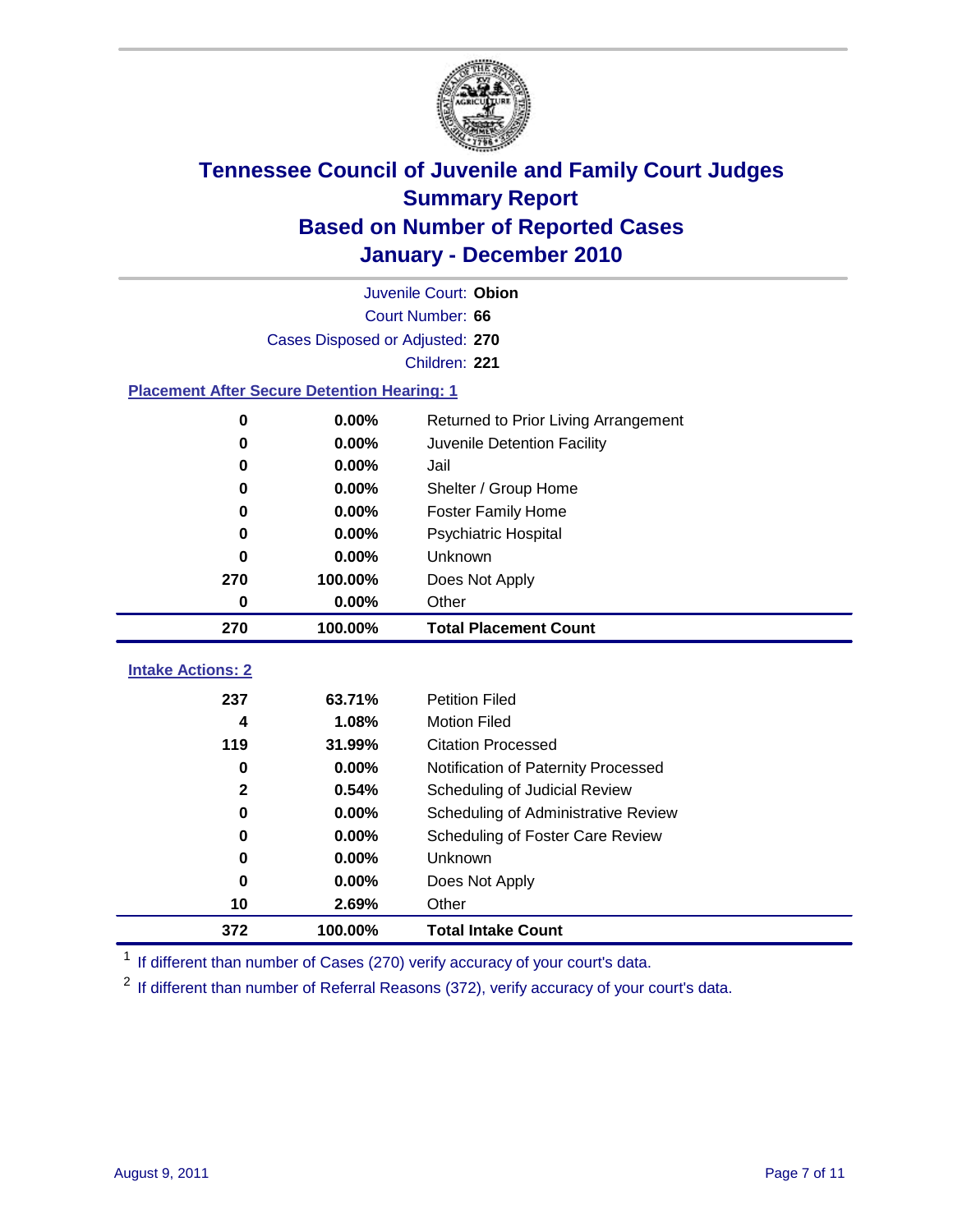

Court Number: **66** Juvenile Court: **Obion** Cases Disposed or Adjusted: **270** Children: **221**

#### **Last Grade Completed by Child: 1**

| 221            | 100.00%        | <b>Total Child Count</b>          |
|----------------|----------------|-----------------------------------|
| $\bf{0}$       | 0.00%          | Other                             |
| 33             | 14.93%         | Unknown                           |
| 0              | 0.00%          | <b>Never Attended School</b>      |
| 4              | 1.81%          | Graduated                         |
| 1              | 0.45%          | <b>GED</b>                        |
| 0              | 0.00%          | Non-Graded Special Ed             |
| $\mathbf 0$    | $0.00\%$       | 12th Grade                        |
| 49             | 22.17%         | 11th Grade                        |
| 47             | 21.27%         | 10th Grade                        |
| 40             | 18.10%         | 9th Grade                         |
| 23             | 10.41%         | 8th Grade                         |
| 8              | 3.62%          | 7th Grade                         |
| 7              | 3.17%          | 6th Grade                         |
| 1              | 0.45%          | 5th Grade                         |
| 4              | 1.81%          | 4th Grade                         |
| 1              | 0.45%          | 3rd Grade                         |
| 0              | $0.00\%$       | 2nd Grade                         |
| 0              | 0.00%          | 1st Grade                         |
| 0              | $0.00\%$       | Kindergarten                      |
| 3<br>$\pmb{0}$ | 1.36%<br>0.00% | Too Young for School<br>Preschool |

### **Enrolled in Special Education: 1**

| 221 | 100.00%     | <b>Total Child Count</b> |
|-----|-------------|--------------------------|
|     | 2.26%<br>5  | Unknown                  |
| 205 | 92.76%      | No                       |
|     | 4.98%<br>11 | Yes                      |
|     |             |                          |

One child could be counted in multiple categories, verify accuracy of your court's data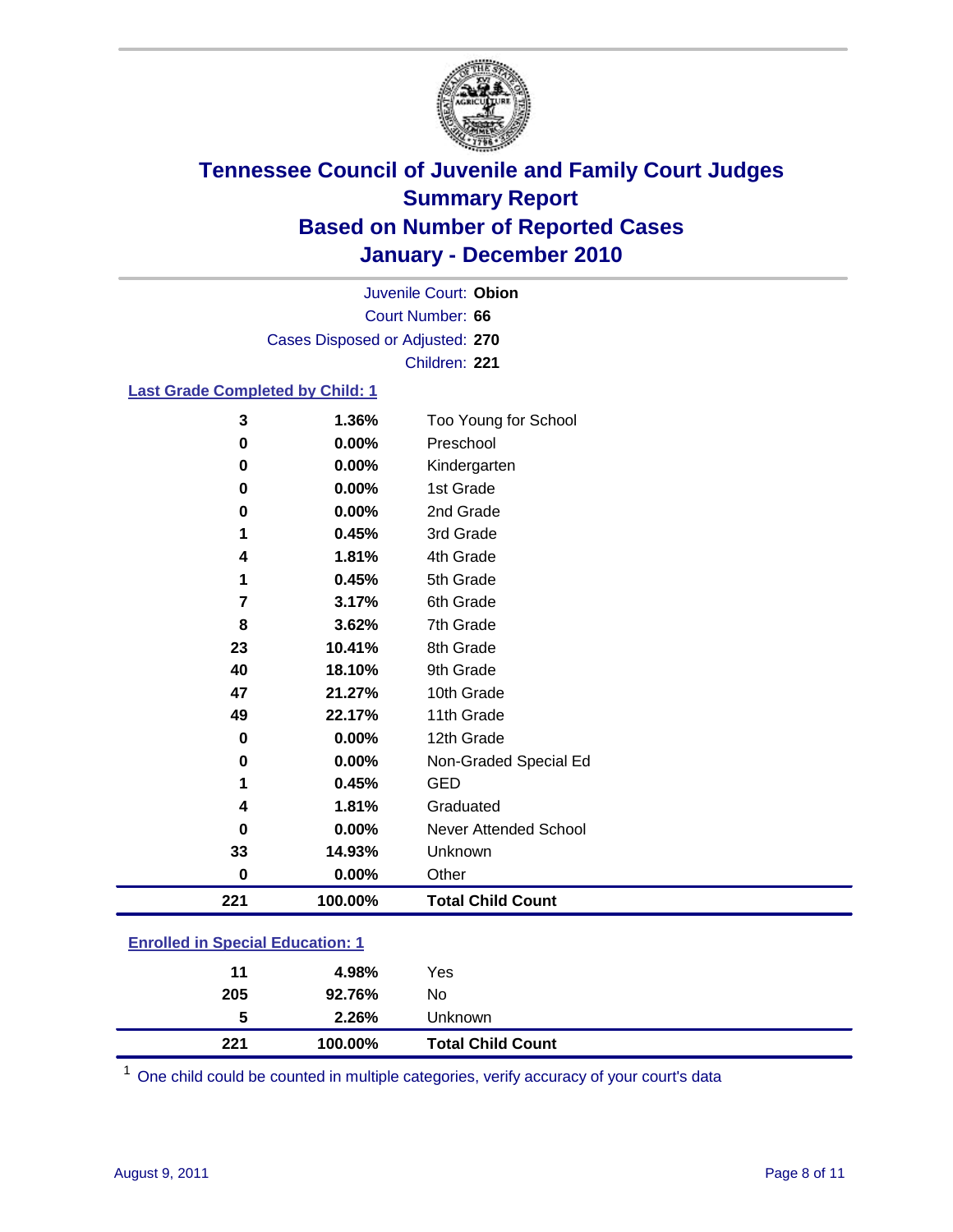

|                              | Juvenile Court: Obion           |                           |  |  |  |
|------------------------------|---------------------------------|---------------------------|--|--|--|
|                              | Court Number: 66                |                           |  |  |  |
|                              | Cases Disposed or Adjusted: 270 |                           |  |  |  |
|                              |                                 | Children: 221             |  |  |  |
| <b>Action Executed By: 1</b> |                                 |                           |  |  |  |
| 370                          | 99.46%                          | Judge                     |  |  |  |
| 0                            | $0.00\%$                        | Magistrate                |  |  |  |
| $\mathbf{2}$                 | 0.54%                           | <b>YSO</b>                |  |  |  |
| 0                            | 0.00%                           | Other                     |  |  |  |
| 0                            | 0.00%                           | Unknown                   |  |  |  |
| 372                          | 100.00%                         | <b>Total Action Count</b> |  |  |  |

#### **Formal / Informal Actions: 1**

| 27           | 7.26%    | Dismissed                                        |
|--------------|----------|--------------------------------------------------|
|              | 0.27%    | Retired / Nolle Prosequi                         |
| 212          | 56.99%   | <b>Complaint Substantiated Delinquent</b>        |
| 63           | 16.94%   | <b>Complaint Substantiated Status Offender</b>   |
| 0            | $0.00\%$ | <b>Complaint Substantiated Dependent/Neglect</b> |
| 0            | $0.00\%$ | <b>Complaint Substantiated Abused</b>            |
| 0            | $0.00\%$ | <b>Complaint Substantiated Mentally III</b>      |
| 0            | $0.00\%$ | Informal Adjustment                              |
| 1            | 0.27%    | <b>Pretrial Diversion</b>                        |
| 0            | $0.00\%$ | <b>Transfer to Adult Court Hearing</b>           |
| 0            | $0.00\%$ | Charges Cleared by Transfer to Adult Court       |
| 38           | 10.22%   | Special Proceeding                               |
| $\mathbf{2}$ | 0.54%    | <b>Review Concluded</b>                          |
| 21           | 5.65%    | Case Held Open                                   |
| 7            | 1.88%    | Other                                            |
| 0            | $0.00\%$ | <b>Unknown</b>                                   |
| 372          | 100.00%  | <b>Total Action Count</b>                        |

<sup>1</sup> If different than number of Referral Reasons (372), verify accuracy of your court's data.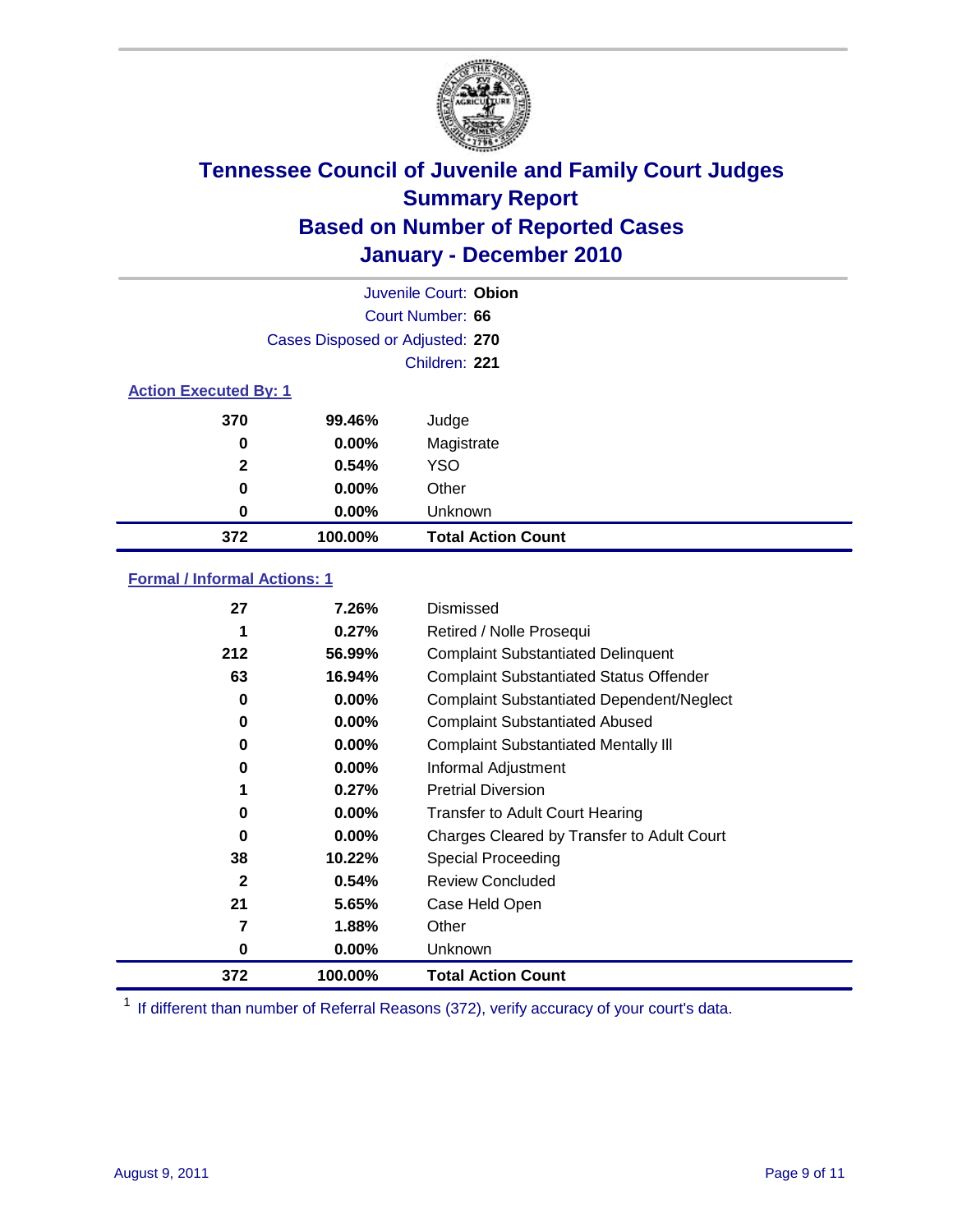

|                       |                                 | Juvenile Court: Obion                                 |
|-----------------------|---------------------------------|-------------------------------------------------------|
|                       |                                 | Court Number: 66                                      |
|                       | Cases Disposed or Adjusted: 270 |                                                       |
|                       |                                 | Children: 221                                         |
| <b>Case Outcomes:</b> |                                 | There can be multiple outcomes for one child or case. |
| 9                     | 1.35%                           | <b>Case Dismissed</b>                                 |
| 1                     | 0.15%                           | Case Retired or Nolle Prosequi                        |
| 5                     | 0.75%                           | Warned / Counseled                                    |
| 37                    | 5.56%                           | Held Open For Review                                  |
| 31                    | 4.65%                           | Supervision / Probation to Juvenile Court             |
| 3                     | 0.45%                           | <b>Probation to Parents</b>                           |
| 4                     | 0.60%                           | Referral to Another Entity for Supervision / Service  |
| 2                     | 0.30%                           | Referred for Mental Health Counseling                 |
| 1                     | 0.15%                           | Referred for Alcohol and Drug Counseling              |
| 0                     | 0.00%                           | <b>Referred to Alternative School</b>                 |
| 0                     | 0.00%                           | Referred to Private Child Agency                      |
| 33                    | 4.95%                           | Referred to Defensive Driving School                  |
| 18                    | 2.70%                           | Referred to Alcohol Safety School                     |
| 0                     | 0.00%                           | Referred to Juvenile Court Education-Based Program    |
| 0                     | 0.00%                           | Driver's License Held Informally                      |
| 1                     | 0.15%                           | <b>Voluntary Placement with DMHMR</b>                 |
| 0                     | 0.00%                           | <b>Private Mental Health Placement</b>                |
| 0                     | 0.00%                           | <b>Private MR Placement</b>                           |
| 0                     | 0.00%                           | Placement with City/County Agency/Facility            |
| 0                     | 0.00%                           | Placement with Relative / Other Individual            |
| 51                    | 7.66%                           | Fine                                                  |
| 110                   | 16.52%                          | <b>Public Service</b>                                 |
| 10                    | 1.50%                           | Restitution                                           |
| 0                     | 0.00%                           | <b>Runaway Returned</b>                               |
| 2                     | 0.30%                           | No Contact Order                                      |
| 0                     | 0.00%                           | Injunction Other than No Contact Order                |
|                       | 0.15%                           | <b>House Arrest</b>                                   |
| 0                     | 0.00%                           | <b>Court Defined Curfew</b>                           |
| 1                     | 0.15%                           | Dismissed from Informal Adjustment                    |
| 0                     | 0.00%                           | <b>Dismissed from Pretrial Diversion</b>              |
| 0                     | 0.00%                           | <b>Released from Probation</b>                        |
| 0                     | 0.00%                           | <b>Transferred to Adult Court</b>                     |
| 0                     | $0.00\%$                        | <b>DMHMR Involuntary Commitment</b>                   |